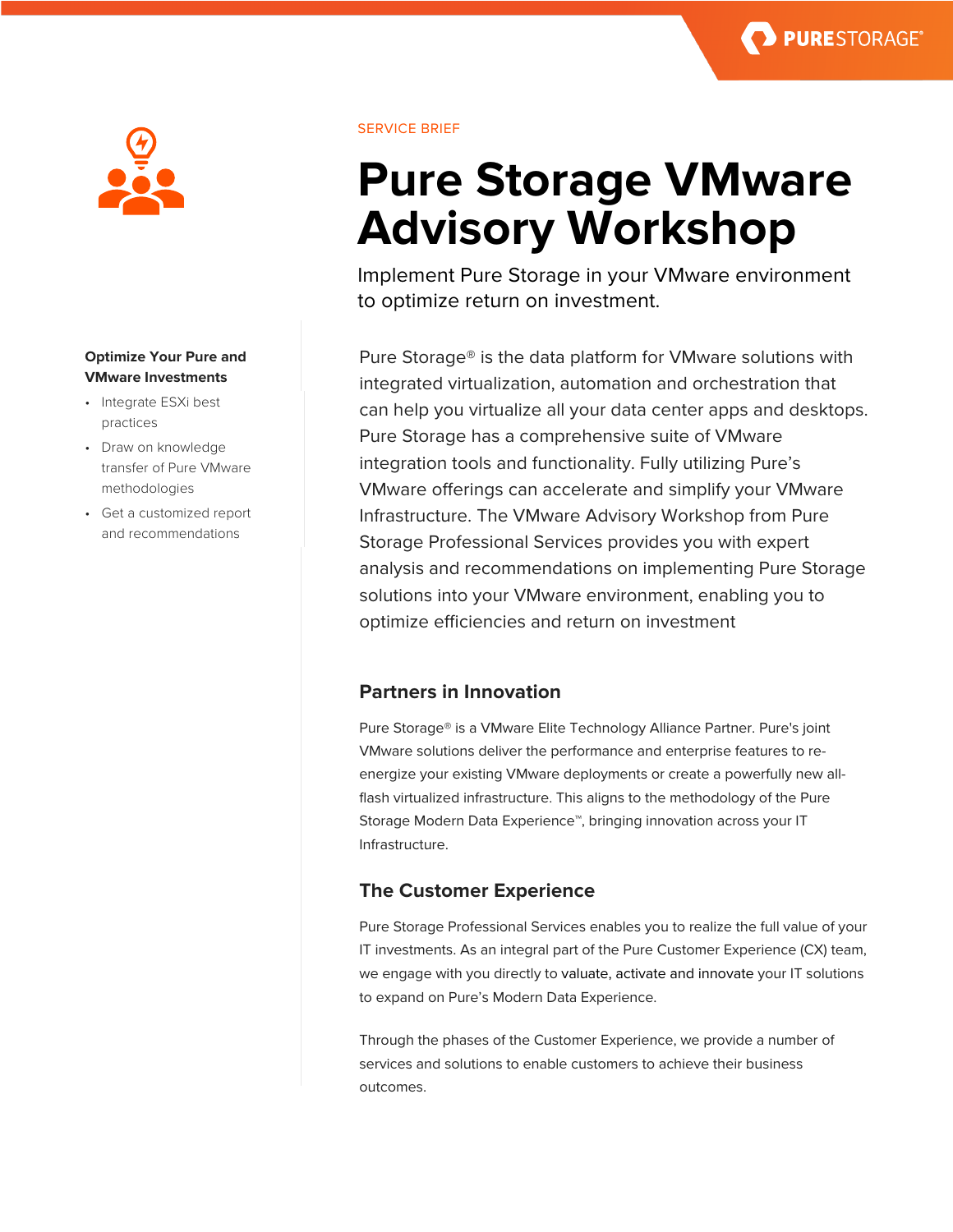

# **VMware Advisory Workshop**

Our qualified Pure Consultant works with you to review your VMware infrastructure and associated configuration from a Pure technology perspective, providing analysis and recommendations to release optimal efficiencies and return on investment. The workshop will cover:

## **Pure Storage VMware Management Plug-ins and Usage**

- vSphere HTML-5 vSphere Plugin
- Full vRealize Suite Integration
- Site Recovery Manager
	- − vRealize Operations Manager
	- − vRealize Log Insight
	- − vRealize Orchestrator
	- − vRealize Automation
- Pure Storage ESXi Best Practices and Recommendations
	- − Native Multipathing Plugin (NMP)
	- − Verify ESXi Connectivity
	- − VAAI Configuration
	- − ISCSI Configuration
	- − Network Time Protocol
	- − Remote Syslog Recommendations (vRealize Log Insight)
- vVols architecture
- RDM to vVols Migration —Transformation Journey
- Business Continuity with VMware
- **VM Analytics**
- VMware Cloud Foundation with Pure Storage
	- Assess current configuration and usage
	- Validate technical consistency
	- Examine the use of Pure Storage and VMWare's best practices
	- Discover opportunities to optimize the configuration and improve performance.
	- Mitigate risk by leveraging SMEs and proven best practices
	- Identify gaps in current practices and areas of concern with remediation recommendations provided.
	- Evaluate whether Pure Storage product and services can assist the customer to achieve their goals from new requirements to enhancements to their current Pure estate.